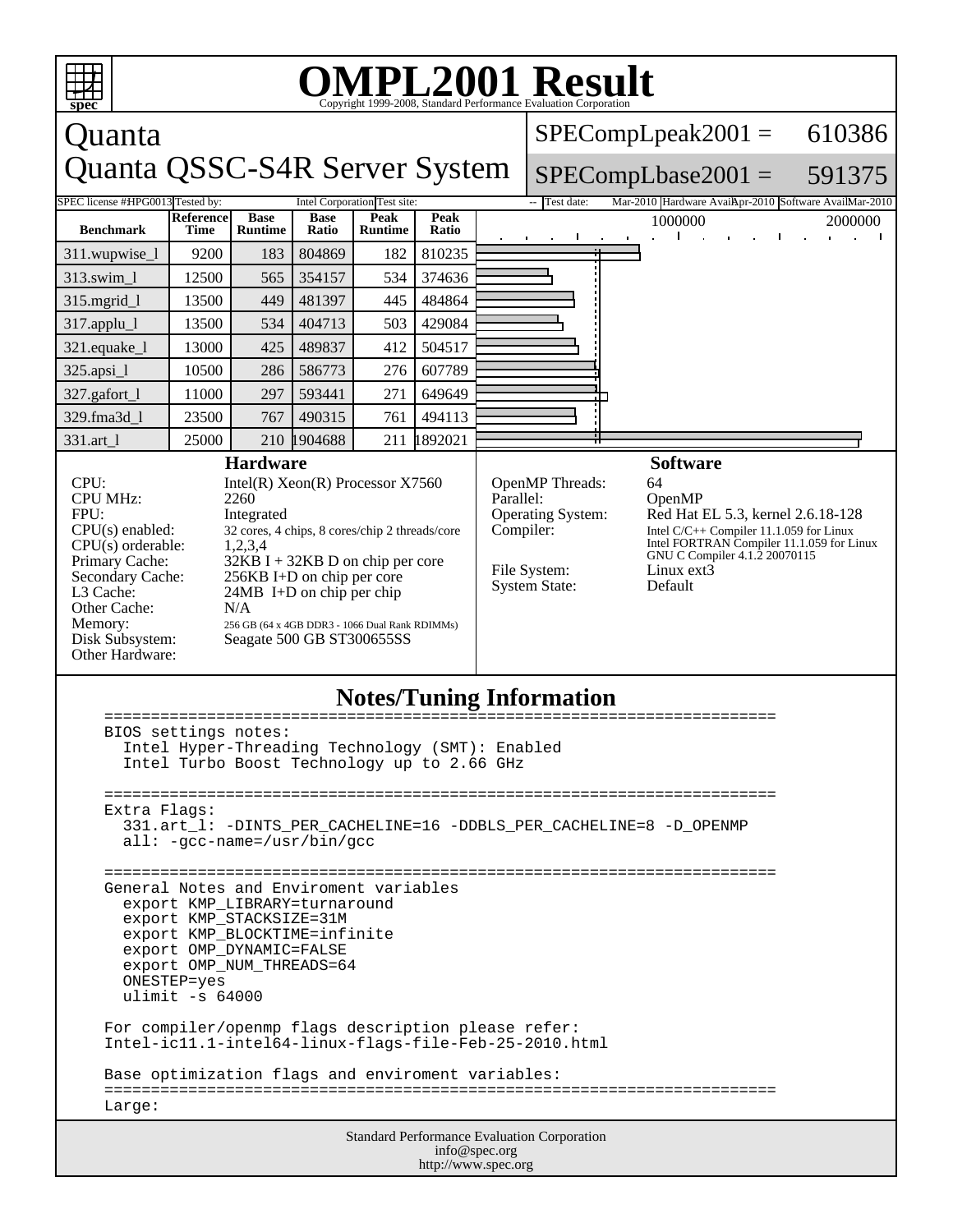|                                                                                                                                                                                                                                                                                                                                                          | <b>OMPL2001 Result</b><br>Copyright 1999-2008, Standard Performance Evaluation Corporation                                                                                                                                                                                                                                                                                                                                                                                                                                                                                                         |                                                                      |  |  |  |
|----------------------------------------------------------------------------------------------------------------------------------------------------------------------------------------------------------------------------------------------------------------------------------------------------------------------------------------------------------|----------------------------------------------------------------------------------------------------------------------------------------------------------------------------------------------------------------------------------------------------------------------------------------------------------------------------------------------------------------------------------------------------------------------------------------------------------------------------------------------------------------------------------------------------------------------------------------------------|----------------------------------------------------------------------|--|--|--|
| Quanta                                                                                                                                                                                                                                                                                                                                                   |                                                                                                                                                                                                                                                                                                                                                                                                                                                                                                                                                                                                    | $SPECompLpeak2001 = 610386$                                          |  |  |  |
|                                                                                                                                                                                                                                                                                                                                                          | Quanta QSSC-S4R Server System                                                                                                                                                                                                                                                                                                                                                                                                                                                                                                                                                                      | $SPECompLbase2001 = 591375$                                          |  |  |  |
|                                                                                                                                                                                                                                                                                                                                                          | SPEC license #HPG0013 Tested by:<br>Intel Corporation Test site:                                                                                                                                                                                                                                                                                                                                                                                                                                                                                                                                   | Mar-2010 Hardware AvailApr-2010 Software AvailMar-2010<br>Test date: |  |  |  |
|                                                                                                                                                                                                                                                                                                                                                          | <b>Notes/Tuning Information (Continued)</b><br>$= -03 - xSSE4.2 - ipo1 - openmp$<br>OPTIMIZE<br>$COPTIMIZE = -ansi-alias$<br>$PORTABILITY = -mcmodel=medium -shared-intel$<br>export KMP_AFFINITY=scatter, 1<br>Peak optimization flags and enviroment variables:<br>Large:<br>OPTIMIZE = $-03 - xSSE4.2 - ipo1 - openmp - red$<br>export KMP_AFFINITY=compact, 1<br>Peak per-benchmark optimization flags and enviroment variables:<br>=========<br>311.wupwise l<br>export KMP_AFFINITY=scatter, 1<br>313.swim m<br>OPTIMIZE=-03 -xSSE4.2 -ipol -openmp -opt-streaming-stores always -align -rcd |                                                                      |  |  |  |
| PORTABILITY = -mcmodel=medium -shared-intel<br>export KMP_AFFINITY=scatter, 1<br>export OMP NUM THREADS=32<br>=======================<br>=================<br>$315.mgrid_1$<br>OPTIMIZE=-03 -xSSE4.2 -ipo1 -openmp -fno-alias -rcd<br>------------------<br>317.applu l<br>PORTABILITY = -mcmodel=medium -shared-intel<br>export KMP_AFFINITY=scatter, 0 |                                                                                                                                                                                                                                                                                                                                                                                                                                                                                                                                                                                                    |                                                                      |  |  |  |
|                                                                                                                                                                                                                                                                                                                                                          | 321.equake 1<br>export KMP_AFFINITY=scatter, 1<br>export OMP_NUM_THREADS=32<br>325.appsi l<br>OPTIMIZE=-03 -xSSE4.2 -ipo1 -openmp<br>export KMP_AFFINITY=scatter, 0                                                                                                                                                                                                                                                                                                                                                                                                                                |                                                                      |  |  |  |
|                                                                                                                                                                                                                                                                                                                                                          | ----------------------------------<br>$327.\sigma$ afort l<br>PORTABILITY = -mcmodel=medium -shared-intel<br>export KMP AFFINITY=scatter, 0<br>329.fma3d l<br>FOPTIMIZE=-no-prec-sqrt -fp-model fast=2                                                                                                                                                                                                                                                                                                                                                                                             |                                                                      |  |  |  |
|                                                                                                                                                                                                                                                                                                                                                          | 331.art l<br>COPTIMIZE=-ansi-alias                                                                                                                                                                                                                                                                                                                                                                                                                                                                                                                                                                 |                                                                      |  |  |  |
|                                                                                                                                                                                                                                                                                                                                                          | Standard Performance Evaluation Corporation                                                                                                                                                                                                                                                                                                                                                                                                                                                                                                                                                        |                                                                      |  |  |  |

info@spec.org http://www.spec.org